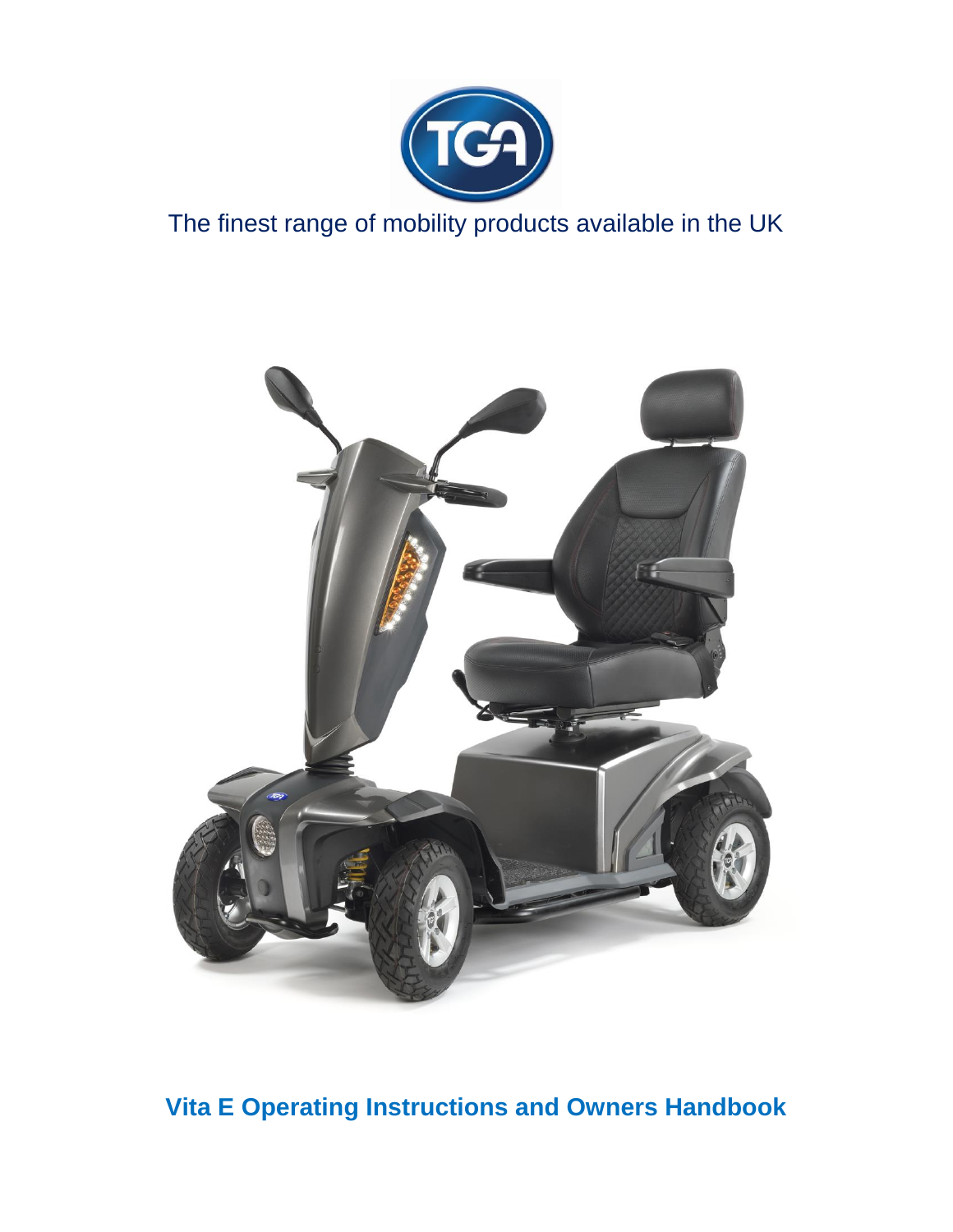| <b>CONTENTS</b>                 | <b>PAGE</b>    |
|---------------------------------|----------------|
| <b>INTRODUCTION</b>             | 3              |
| <b>PRODUCT OVERVIEW</b>         | 3              |
| <b>YOUR SCOOTER CONTROLS</b>    | 3              |
| <b>DRIVING YOUR SCOOTER</b>     | 4              |
| <b>ADJUSTING YOUR TILLER</b>    | 6              |
| <b>ADJUSTING YOUR SEAT</b>      | $\overline{7}$ |
| <b>CHARGING YOUR SCOOTER</b>    | 8              |
| <b>PARKING BRAKE RELEASE</b>    | 9              |
| <b>MAINTENANCE</b>              | 9              |
| <b>TROUBLE SHOOTING</b>         | 10             |
| <b>TIPS FOR SCOOTER USERS</b>   | 10             |
| <b>TECHNICAL SPECIFICATIONS</b> | 12             |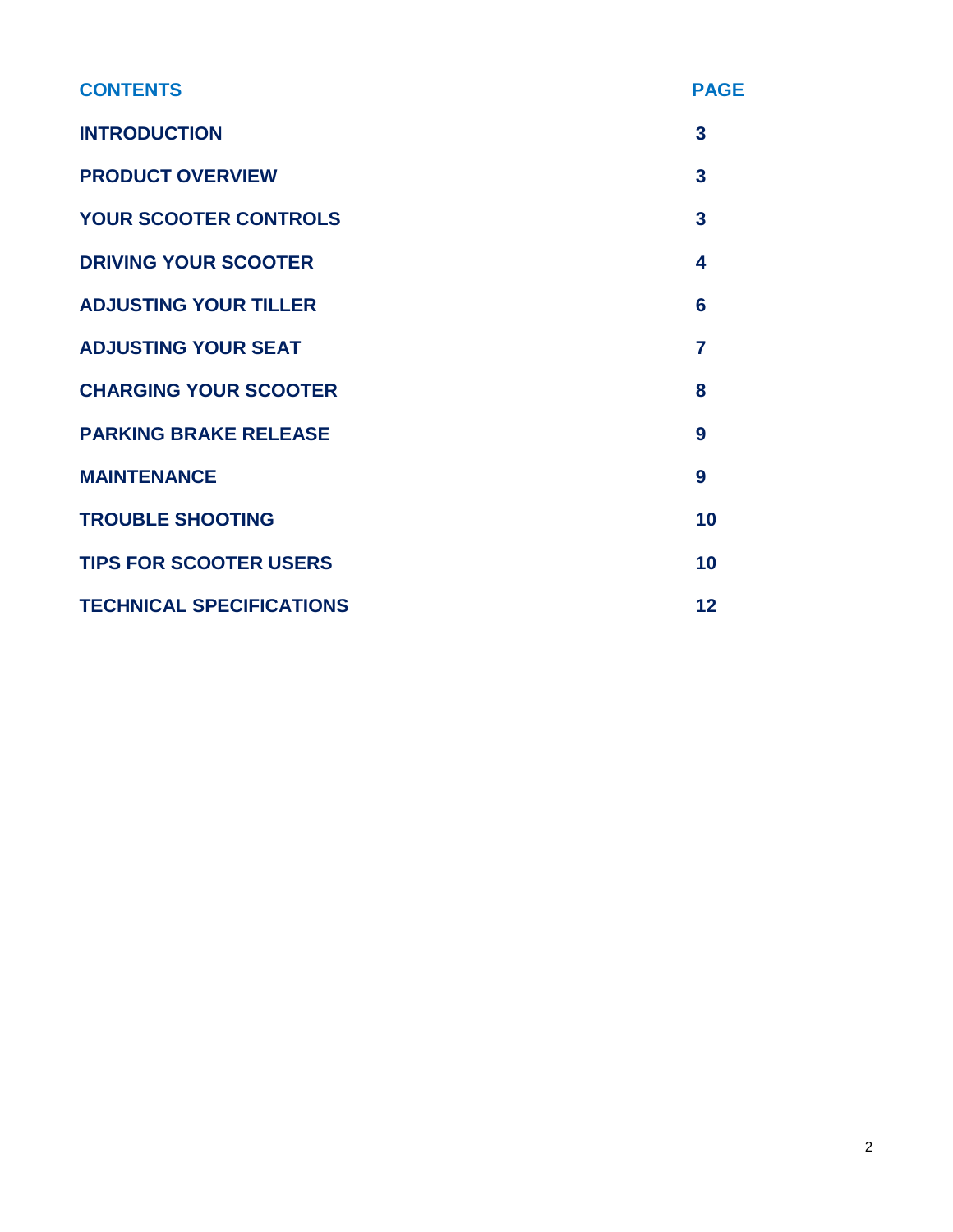# **INTRODUCTION TO YOUR VITA E**

Thank you for purchasing a TGA Vita E mobility scooter. We hope your new scooter will bring freedom, independence and pleasure to your life.

This handbook provides important information on the most common operational and maintenance concerns that you should be familiar with. It is very important that you are familiar with the driving technique and are able to operate the controls competently before venturing far from where there is assistance.

Please make sure you read this handbook in full and fully understand how to operate your scooter before venturing too far from assistance. This handbook will draw your attention to important safety related issues by **Care! Warning** labelling throughout. Please keep this handbook for future referral.

## **PRODUCT OVERVIEW**

Your Vita E is a class 3 mobility scooter and intended for indoor or outdoor use and is road legal. It is designed to be on and off road and has a 4mph setting for pedestrian areas making it ideal for trips to your local town and shops. It is capable of 8mph, can climb slopes up to 17% and negotiate obstacles up to 7cm high. Care must be taken when using your scooter in these conditions.

# **YOUR SCOOTER CONTROLS**

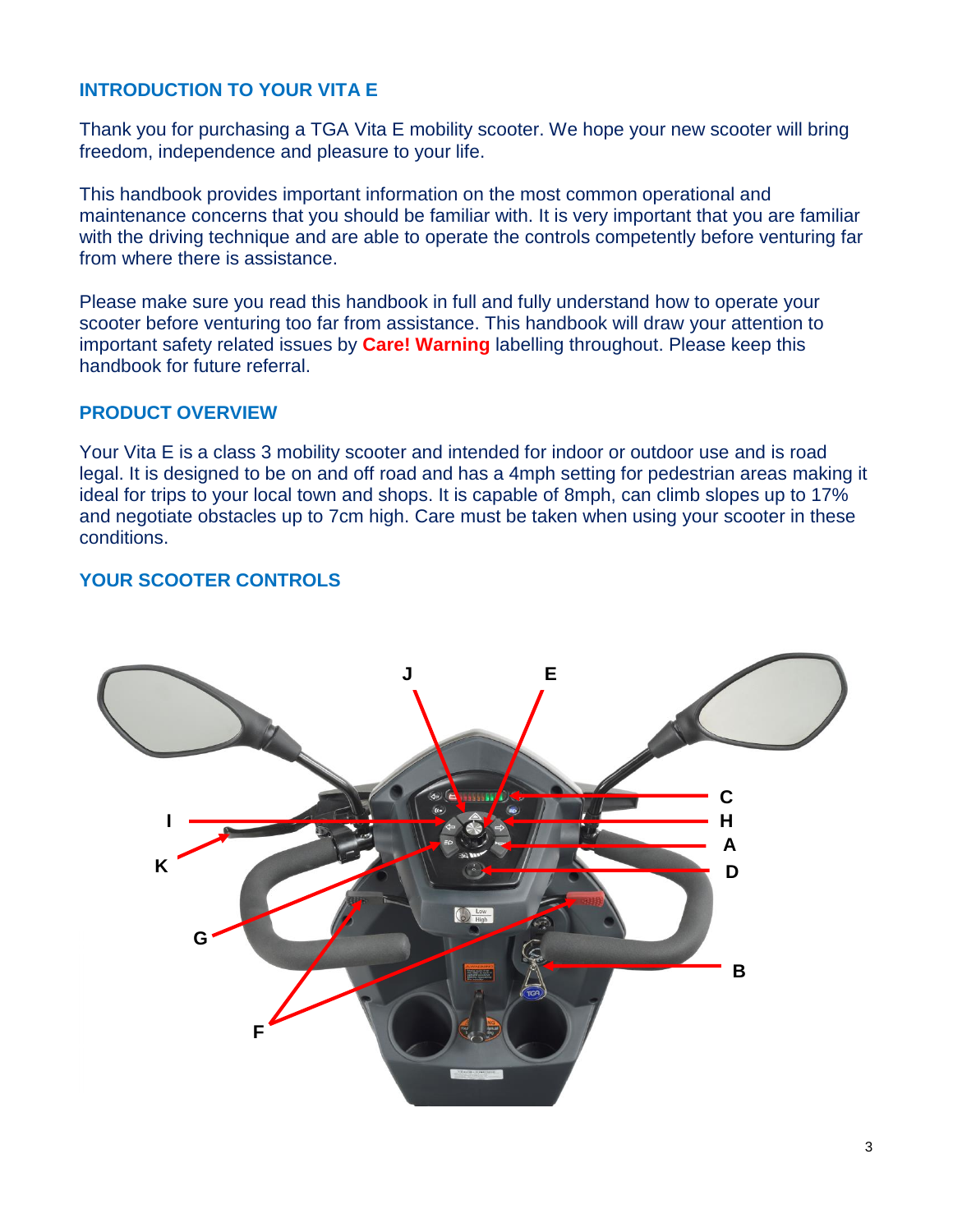A. Horn – press the horn button to sound your horn.

B. Key – insert the key and rotate it clockwise to power on your scooter. To turn off your scooter rotate the key anti clockwise.

C. Battery Condition Indicator – When your scooter is switched on the blocks on the indicator will illuminate from the left 'Red' sector to the 'Green' sector indicating the state of charge in your batteries. As the charge is used up in your batteries the blocks will slowly go out, moving towards the red sector indicating the state of charge at that precise time. As the lights go out towards the red sector your batteries are losing charge and when there is only one or two left your batteries need to be recharged. For more information see the Charging Your Scooter section.

D. Half Speed Switch - Allows you to switch between low and high speeds. Low speed is a maximum of 4mph and is to be used in footpaths, shops and all pedestrian areas. High speed is 8mph and is to be used on the road.

E. Speed Adjustment – This allows you to pre-select your desired maximum speed. The adjuster is proportional to speed and can be set anywhere between minimum and maximum. Turn the adjuster knob fully anti clockwise for the lowest speed and gradually rotate clockwise to increase your maximum speed.

F. Throttle Control Lever – The Throttle Controls also adjust the speed of your scooter. The further you push the control the faster you will go.

G. Lights – This switch will turn your lights on and off

H. Right Indicator – To be used when you are turning right to indicate to other people where you are heading,

I. Left Indicator - To be used when you are turning left to indicate to other people where you are heading,

J. Hazard Warning Lights – This will flash all 4 indicators together.

K. Emergency Brake - All braking on the Vita E is automatic and the emergency brake should never need to be used. It is only for emergency use, in the very unlikely event that the automatic braking fails. If used this lever will cut off the power of the machine and bring you safely to a halt. Lever located on left handle bar.

#### **DRIVING YOUR SCOOTER**

Before driving your scooter make sure that the battery is fully charged, check that the tyres do not appear to be soft (see Maintenance section for details of monthly checks and tyre pressures). Check that the key is in the off position before entering. When comfortably sat, ensure that the seat is secure. Ensure that the armrests are in the correct position.

Set your speed to low, hold the Tiller with both hands and gently apply pressure to the throttle control lever to move forwards. The more pressure you apply to the lever, the faster you will go. Remember to always come to a stop before changing from forward to reverse.

Releasing the throttle control lever automatically operates the motor brake to slow down your scooter to a stop. Once stopped, the parking brake will automatically engage.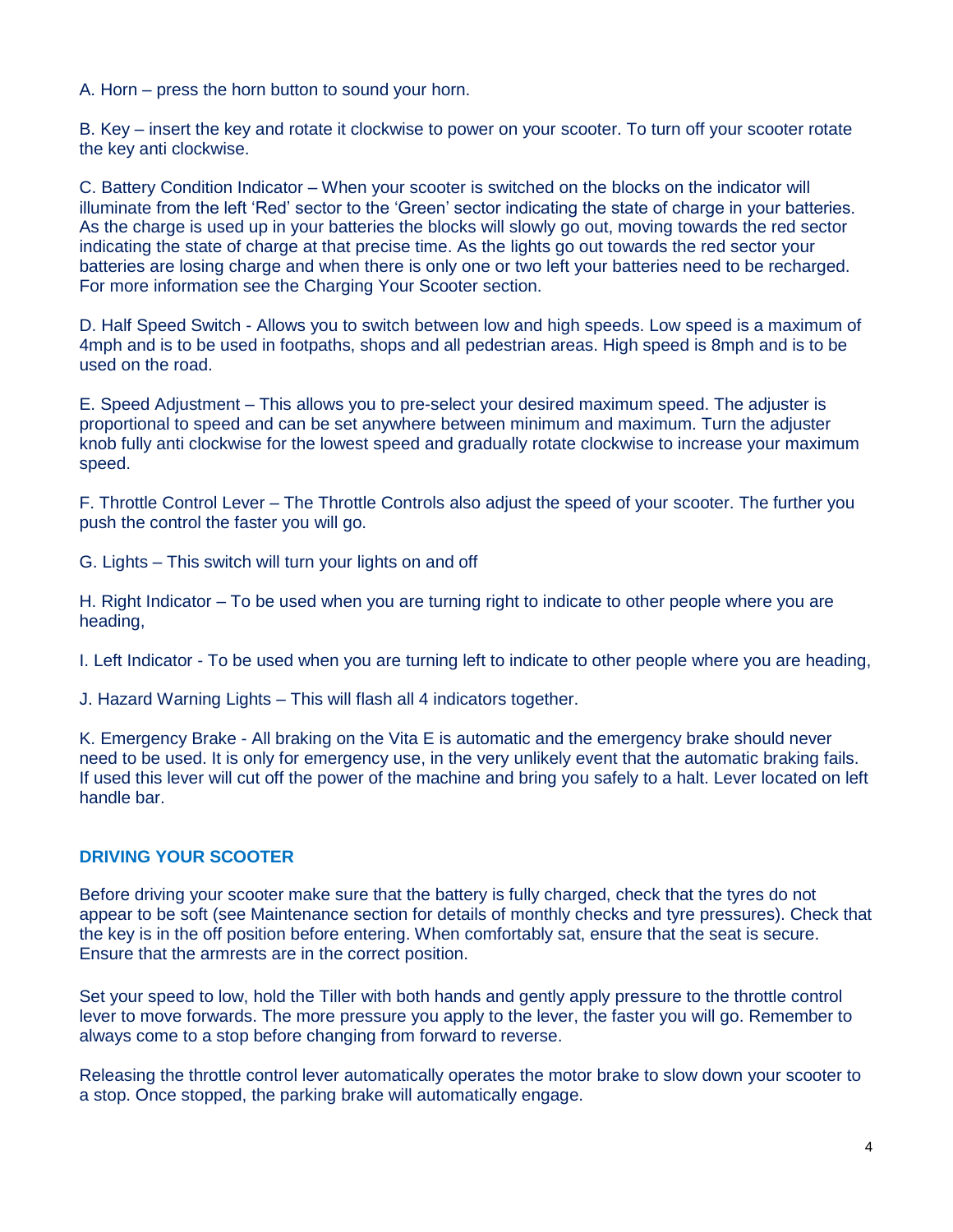Use the Tiller to steer your scooter left and right. Simply move your left hand towards you to steer left and your right hand towards you to turn right.

To reverse, apply pressure on the opposite throttle control lever. The speed in reverse is reduced automatically for safety and your scooter will beep.

To negotiate kerbs you should always approach at right angles. If you are going up, select the highest speed setting then drive until both front and back wheels are on the pavement, then immediately lower the speed. If going down, proceed slowly until on the road, then switch to a suitable higher speed to cross the road safely.

Watch your Battery Condition Indicator. The distance you can travel depends on many factors. Range is influenced by many environmental conditions, hills will substantially decrease the range. Establish what you can obtain around your locality by gradually increasing the distance and checking the battery indicators at the end of each journey.

Should the battery "run out" before you get home there are two things you can do to avoid being stranded. Stopping and switching off your scooter for 5 – 10 minutes will allow the battery to "recover" a little power so that you can proceed further. You can attempt this a number of times. If you are unfortunate and cannot return to home under the battery power there is a "Free Wheel" device that will allow someone to push your scooter home (see Parking Brake Release).

## **Driving inside shops and buildings**

When inside it is your responsibility to drive slowly and safely and not damage your surroundings or hurt other people.

When using the footpath – Just because you are on the footpath or pedestrian precinct does not make you a pedestrian. If you are on a scooter you are no longer a pedestrian.

In a crowded precinct, market area, or footpath - It is your responsibility to ensure you do not run into anyone or do any harm with your scooter. While many people will make way for you, you cannot expect everyone to do so. Some will appear to not even realize you are there. They will climb round and even over your vehicle rather than allow you room to move. Also be very aware of people's feet.

## Watch out for:

- \* Children They may well run in front of you without warning. You may only be moving very slowly, but you could still injure a child.
- Elderly People They may be unable to quickly move aside to let you pass. Give way to them.
- \* Disabled people on foot they too may be unable to move aside for you.
- \* People with visual problems or impaired hearing Give them space and time.
- Other scooter users  $-$  You may be doing all the right things. This does not guarantee they will do likewise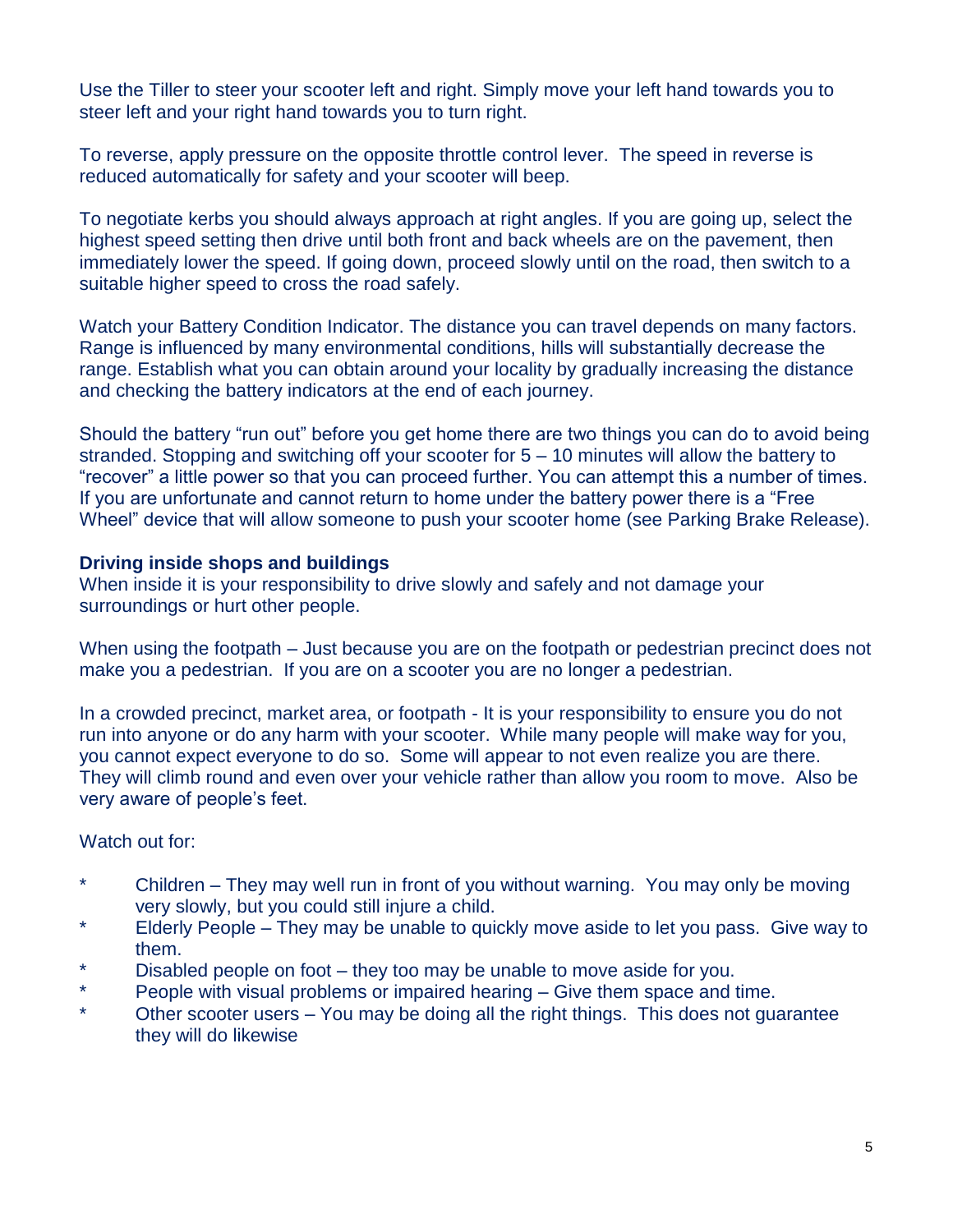## **Driving on the road**

Remember although this is legal for all Class 3 scooters it is not always safe or sensible to do so. You are responsible for your own safety and that of other road users. The normal rules of the road apply and you must observe the law about:

- \* Driving on the left side of the road. Never drive against the traffic.
- One way streets Never drive against the traffic.
- \* Giving way where cars would give way (details in the Highway Code).
- Obeying traffic lights and all other road signals and instructions.
- Giving way to pedestrians on crossings.

Always remember your vehicle is not a car and is small and vulnerable – If you need to turn right across traffic, try to get on to the footpath before the turn and then use a safe pedestrian crossing or traffic light controlled crossing. Only try to turn right if you are completely sure it is safe to do so. Do not rely only on your mirror. It may give a false impression of distance. Always give clear indication of intention to turn left or right.

Remember – the car you can see when you look behind may appear a long way away, but it is almost certainly moving faster than you are, often deceptively so. It could well be upon you before you complete your manoeuvre. And it may not be able to stop in time. When passing a parked vehicle take great care you are not moving into the path of a faster moving vehicle coming behind you, or towards you. Always signal your intention to pull out.

In the event of a difficult or dangerous situation – Use your hazard lights – But do not drive with them on unnecessarily.

## **ADJUSTING YOUR TILLER**



If you'd like to adjust your tiller simply push down on the adjustment lever until the top part of the tiller moves freely up and down. Once the tiller in in the correct position just let go of the lever.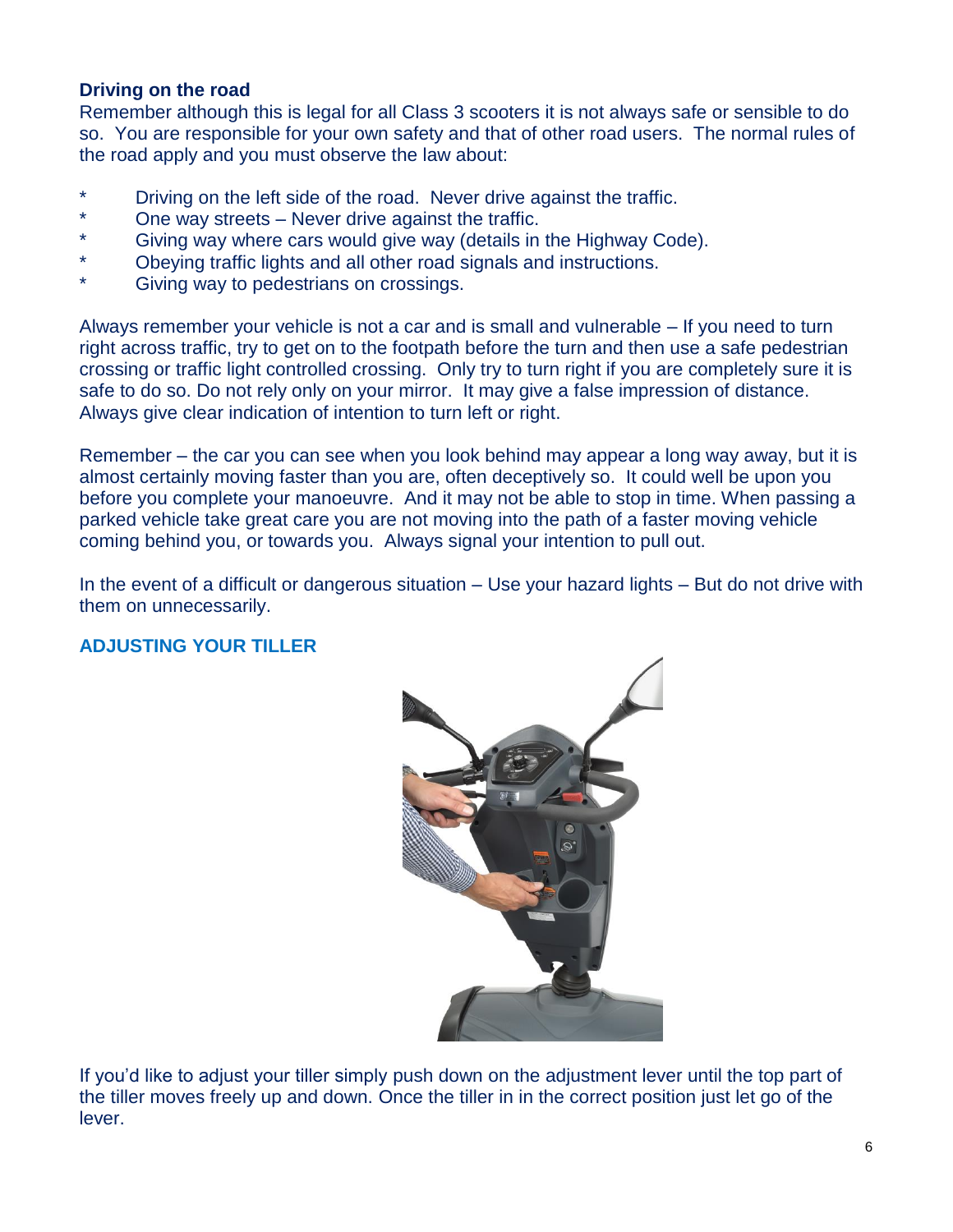## **ADJUSTING YOUR SEAT**



A. Backrest Adjustment Lever – Push up to adjust the backrest forwards and backwards.

B. Seat Swivel Lever – Push forwards to rotate your seat. The seat will swivel to the left or right with locking positions each side at 45° intervals.

C. Seat Slide Lever – Pull up to slide your seat forwards and backwards. The seat will lock in 7different positions.

D. Headrest –Push the button on the front of headrest bar and lift the headrest up or push it down. The headrest will lock in 3 different positions. To remove pull all of the way up.

E. Armrests – Lift up or push down. To adjust the downward angle roll the adjuster on the underside of each armrest.

#### **Care! Warning**

\* Always ensure the seat is locked in place before attempting to get on or off your scooter. Failure to check this could result in injury

#### **Removing your seat**

To remove your seat simply lift the base up and away from your scooter.

#### **Care! Warning**

\* The seat is heavy and difficult to handle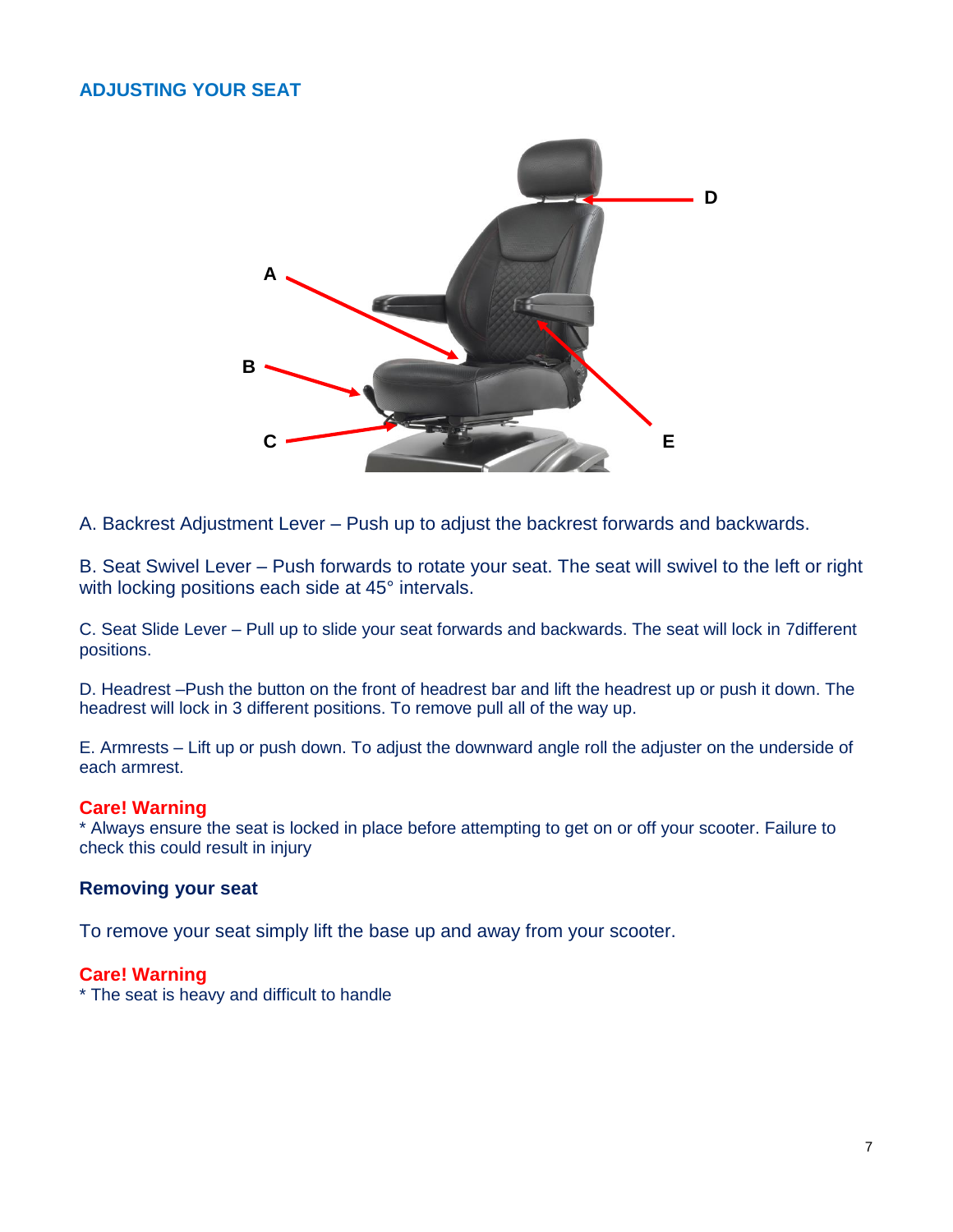# **CHARGING YOUR SCOOTER**

Only use the charger supplied with your scooter as other makes of chargers have not been tested and may permanently damage your batteries. Your battery charger is designed and tested for use with your scooter so it may not be suitable for any other scooters.

To charge your batteries follow these simple steps.

- 1. Switch OFF your scooter and remove the key.
- 2. Plug the charger lead into the socket located on the tiller. Plugging the charger in automatically cuts all power to the electronics so your scooter cannot be driven.
- 3. Push the plug from the charger into a suitable wall outlet and switch on.
- 4. The Green light on your charger will come on for "mains on". An Orange light will then come on indicating the battery is charging. The Orange light will then turn Green when your batteries are fully charged.
- 5. When your batteries reach their charged state, the charger will automatically stop charging so the batteries cannot over charge. The lights will, however, still be on.
- 6. Although to get out of trouble the batteries can be put on charge for a short period of time, it is always best to go through a complete charge cycle each time. Excessive short period charging will be detrimental to battery life.
- 7. For the best results and to prolong your battery life, try to run the battery down by at least 50% before recharging and in addition it is always best to go through a complete charge cycle every time.
- 8. Depending on the depth of the discharge, the minimum time taken to recharge serviceable batteries fully will vary up to 12 hours. Please note that this time may increase as batteries get older. During periods without use it is wise to charge the batteries every 4 to 6 weeks.
- 9. For the best results your batteries must be cycled for their first 10-15 charges. This means run them down as much as you safely can in use and then give them a full charge. They will not work at their best until this process has been carried out.

You will find that the distance that your scooter can travel will gradually increase over the first few weeks of use as the batteries reach their optimum efficiency after approximately 12 cycles of discharge and recharge.

# **Care! Warning**

- \* Do not smoke or use a naked flame while your batteries are being charged.<br>No not use the sharper if it has reserved a sharp blau, heap dramad are the
- Do not use the charger if it has received a sharp blow, been dropped or otherwise misused in any way.
- Do not dismantle your charger.
- \* Do not leave your charger plugged into your scooter with your charger switched off as this may discharge your batteries.
- \* For a complete charge Do not switch off, unplug or interrupt the recharge cycle until it has completed.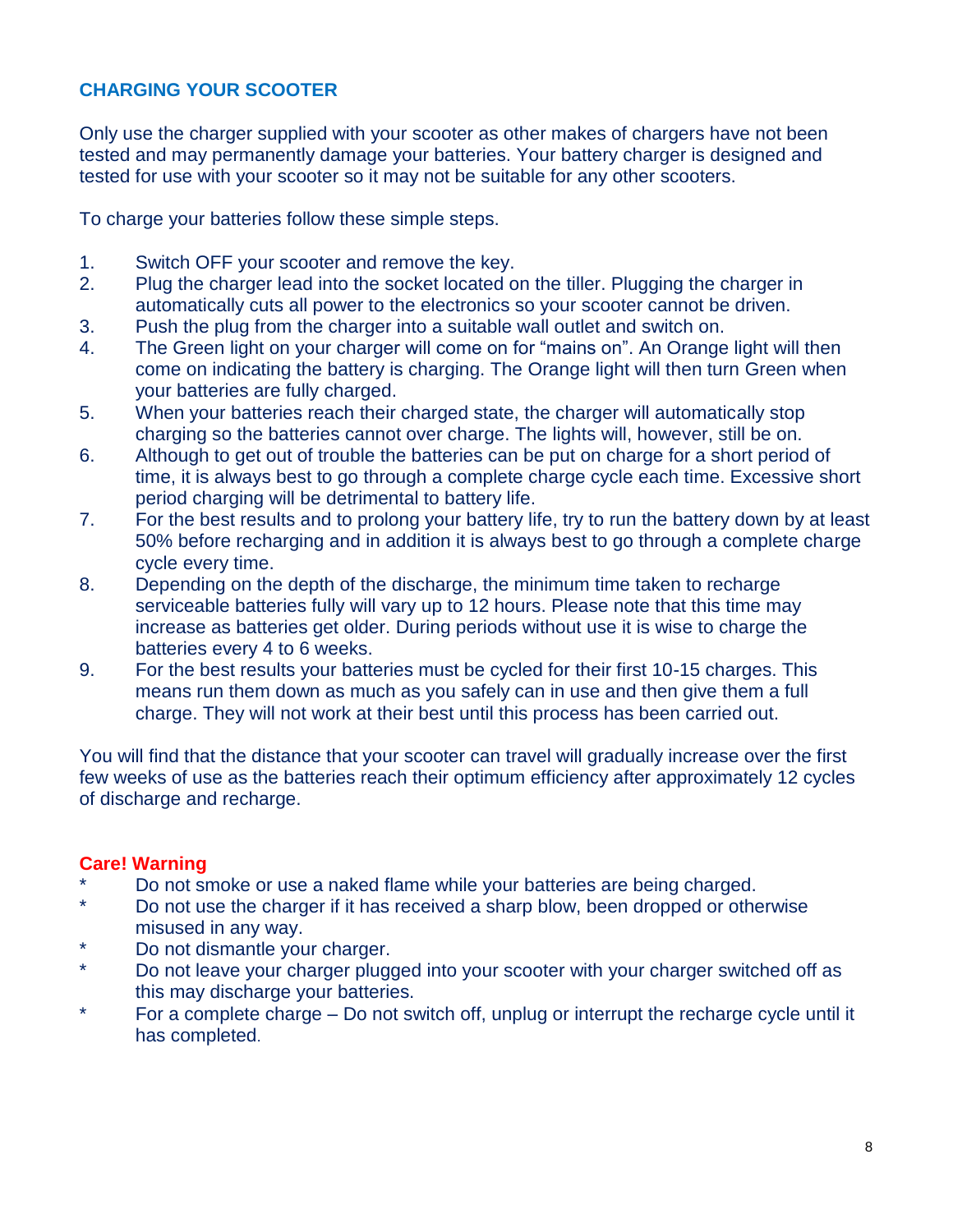## **FREE-WHEEL MECHANISM**

Your scooter is fitted with a free-wheel release lever. This is located at the rear of your scooter to the right of the left-hand rear wheel. The lowest position is normal use, lifting up releases the brake and allows your scooter to be pushed. There will be no power to drive when the lever is in this up position, however when switched on the battery condition indicator lights will flash indicating a fault mode. Never release this lever when your scooter is on a slope.

## **MAINTENANCE**

We recommend that your scooter has an annual service and maintenance check by either TGA or an approved mobility specialist. There are however a few tips you can follow yourself to keep your scooter in good condition.

- Keep all components clean and dry.
- Keep your tyres inflated according to the technical specification. Low tyre pressure will degrade your scooters performance, so it is very important that you check them frequently.
- Check your tyres for wear and replace them as soon as there is any sign of excessive wear.
- Your scooter uses maintenance free batteries which are leak-proof regardless of their position so charging the battery is the only maintenance required. **DO NOT** leave the batteries flat though, charge them every 4-6 weeks if your scooter is being stored or not in use.
- Check any accessible electrical cable connectors are fully home and secure.
- Battery replacement is dependent upon use. When your batteries lose power too quickly, it is likely they need replacing. If you want to change the batteries yourself installation instructions are included with the replacement batteries from TGA.
- Make sure all repairs relating to electrical or mechanical components are carried out by TGA or an approved mobility specialist only.
- Do not apply oil or grease to any components. Sealed bearings and nylon bushes eliminate the need for lubrication.

#### **Seat Upholstery**

You can use a damp cloth and a little soap to keep your seat looking good. Do not use abrasive cleaning materials as this will damage the coating of your seat. Upholstery can also be damaged by chemicals so do not over apply. Ultraviolet light can also reduce the life of the material coating your seat.

#### **Bodywork**

You can clean the plastic bodywork of your scooter by lightly washing it with clean soapy water. Car polish can be used to keep the paint and bodywork in pristine condition. Do not use abrasive cleaners or strong detergents as this will fade the colour.

#### **Motor Brake**

You can check if the motor brake is functioning correctly by testing, if you can push your scooter when it is switched off or switched on with the speed control throttle in the neutral position. If your scooter can be pushed when as described above, the motor brake may be faulty.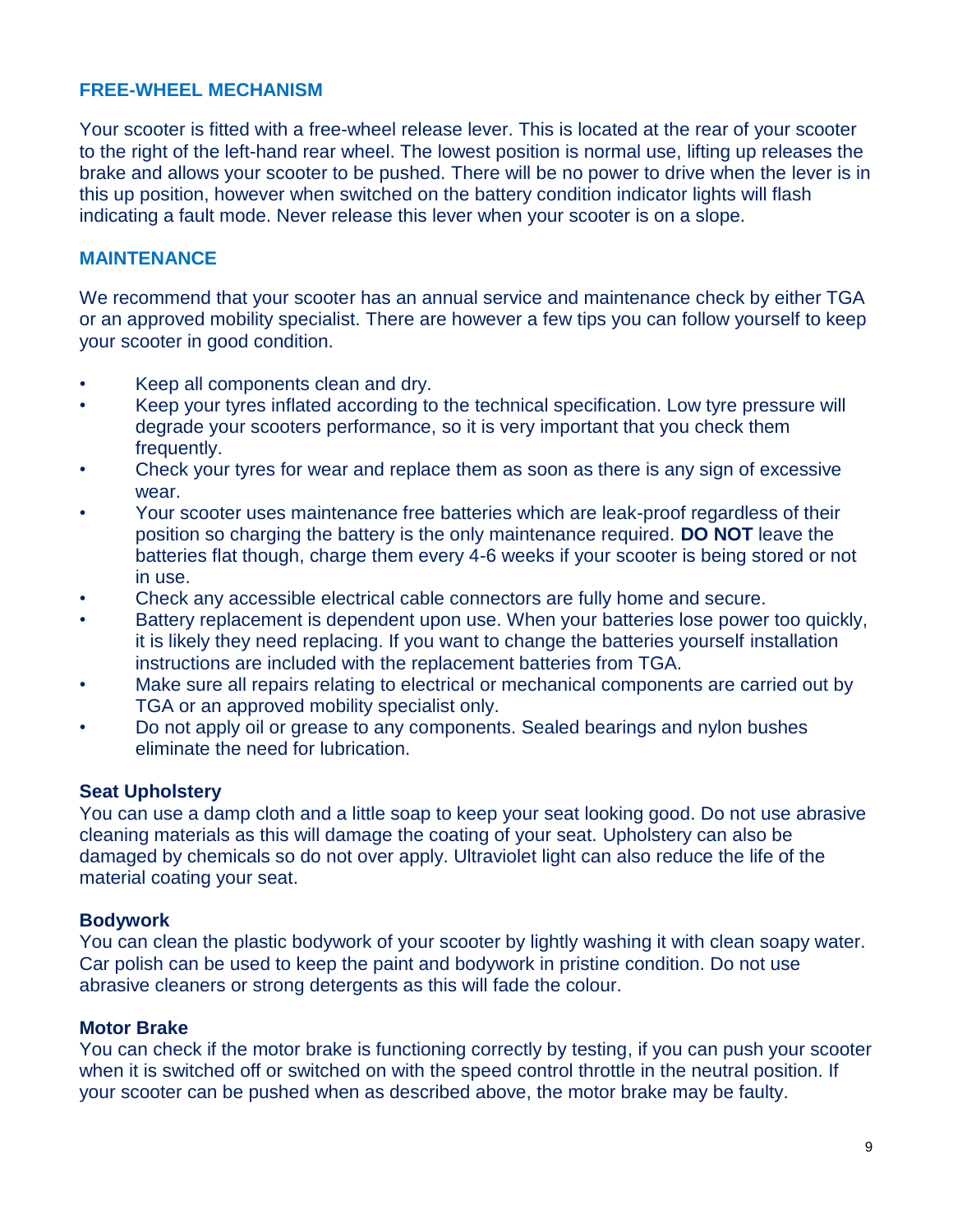**Care! Warning** if this is the case do not use your scooter and contact TGA or an approved mobility specialist. You can also test this when driving your scooter, if you let go of the speed control lever it should lose speed very quickly. If you notice a change in the normal stopping time/distance you should also contact TGA or an approved mobility specialist.

**DO NOT** operate your scooter in extreme weather conditions i.e. very heavy rain.

**DO NOT** drive through deep water. This could damage the main electronic controller, or other electronics.

**DO NOT** store your scooter in damp conditions. This may affect the electronics if left for very long periods of time

**DO NOT** do not hose down your scooter. Water could be forced into the electronics and cause permanent damage.

# **TROUBLE SHOOTING**

## **If your scooter will not start, check the following:**

Make sure that the key is in the 'on' position, if it is then the battery condition indicator will be displayed, if it is showing empty then recharge batteries.

Check the free-wheel mechanism lever is in the engaged (down) position.

## **If the battery condition indicator fails to operate when the key is in the 'on' position, check the following:**

Make sure your battery charger is not plugged in to the wall outlet, this will prevent your scooter driving.

Check the free-wheel mechanism lever is in the engaged (down) position.

## **If your scooter will not charge, check the following:**

Check the lights on your battery charger are on and that the charger is plugged into a working wall socket.

Check your battery charger is connected to your charge socket correctly

**Care! Warning** if you find for any reason your scooter does not reduce speed when you let go of the speed control lever, use the manual emergency brake on the handlebars. If this fails to stop you, switch your scooter off with the key. The parking brake will activate immediately and stop your scooter. Beware the machine will stop very suddenly so brace yourself with the handlebars and sit back on your seat.

This operation should only be carried out as an emergency, continual use of this procedure will damage the drive transmission and motor brake.

## **TIPS FOR SCOOTER USERS**

Scooters fall into two categories, Class 2 which is essentially a 4mph pavement scooter and can only legally be used on the road when either crossing over or because there are no footpaths. A Class 3 scooter is capable of 4 & 8 mph and provided it is fitted with front and rear lights, flashing indicators, horn and rear-view mirror it is legal for use on the road. It can also be used on the footpaths but must not exceed 4 mph. Class 2 & 3 vehicles must not be driven on Dual Carriageways, Motorways, Bus Lanes or Cycle Tracks. Class 3 scooters must also be registered with the DVLA.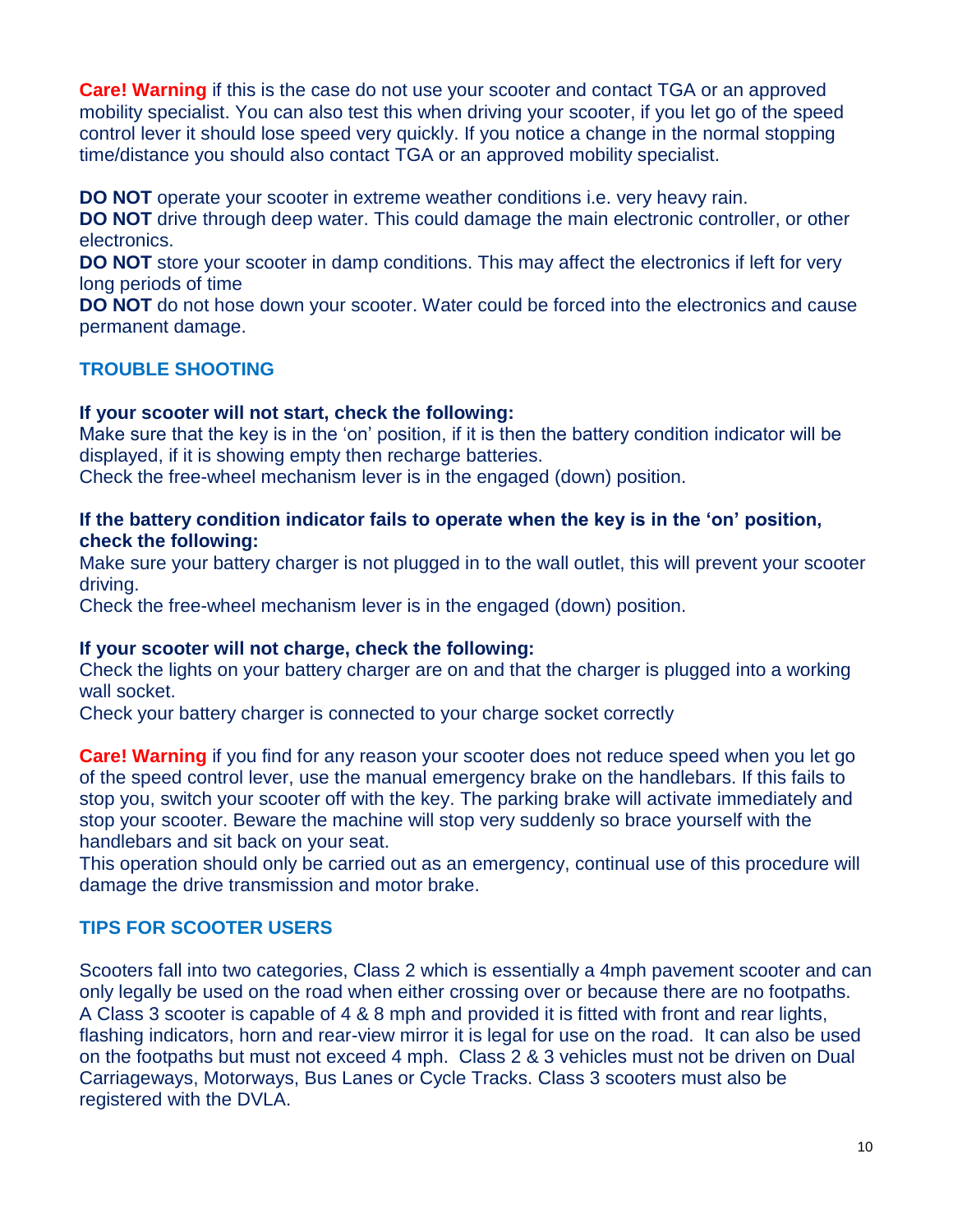#### **Insurance**

There is no legal requirement for insurance, but it is a very good idea to have cover for fire and theft, accidental and malicious damage, and also third party damages. For more information call TGA.

#### **Breakdown & Recovery Service**

Again, not a requirement but a very good idea to enable you total peace of mind when going out on your scooter.

#### **Mobile Phone**

An essential item if you are out there alone. You never know, breakdown, accident, health communication is a must.

## **Carrying Loads**

Do not overload. It may make your scooter unstable and reduce its range. Place heavy loads inboard – in the middle – not behind the back wheel which can lighten the steering or can cause the front end to lift off the road on a bump, and not at the front which might make steering heavy.

## **Airline Checking**

Sealed Lead Acid Batteries are permitted on aeroplanes. Airline personnel may insist on removing the battery cover to verify its contents. It is best to check with the airline beforehand. An airline compliance certificate is available from TGA.